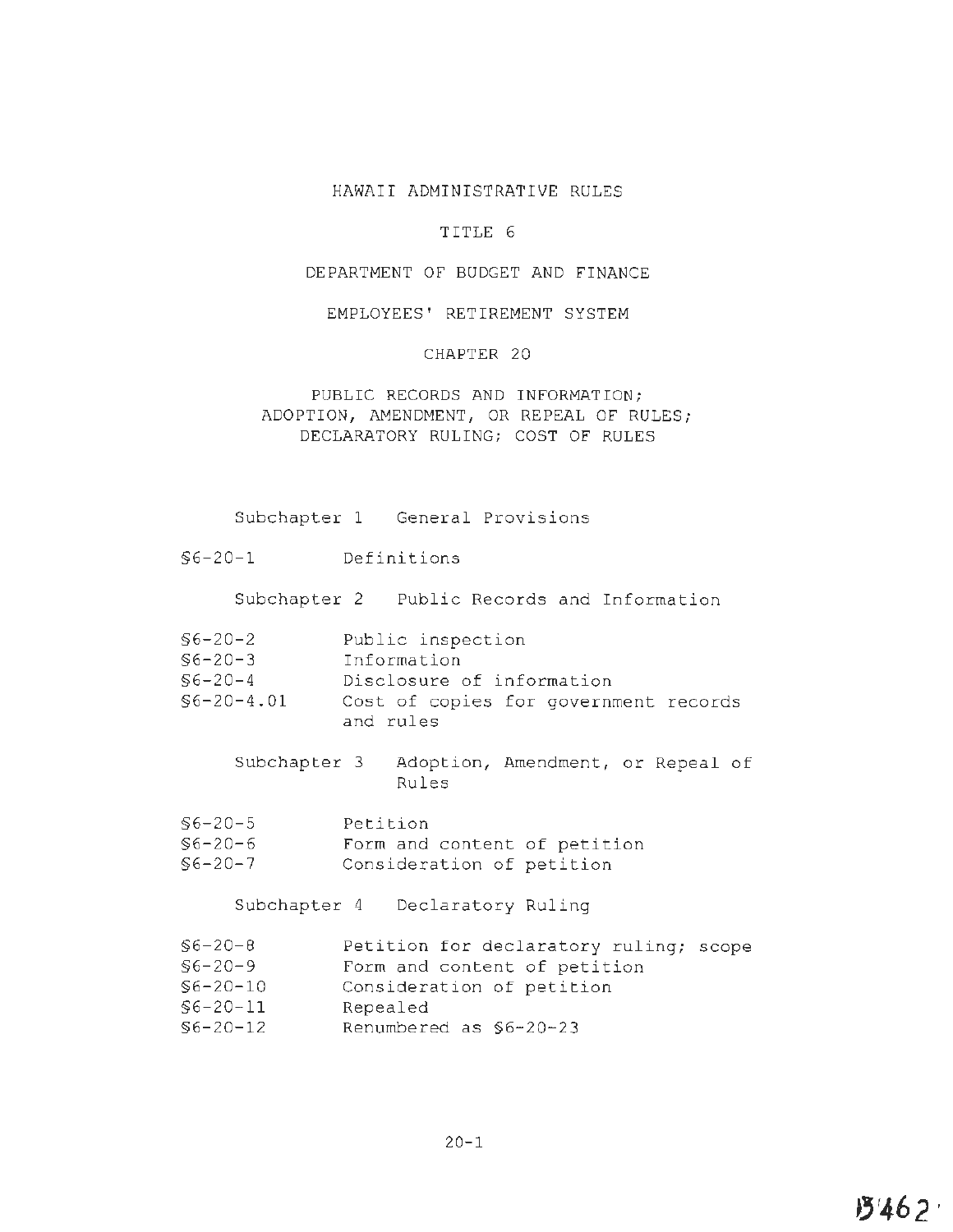| $$6 - 20 - 13$ | Renumbered as \$6-20-24            |
|----------------|------------------------------------|
| $$6 - 20 - 14$ | Notice of hearing                  |
| $$6 - 20 - 15$ | Computation of time                |
| $$6 - 20 - 16$ | Conduct of hearing                 |
| $$6-20-17$     | Parties; service                   |
| $$6 - 20 - 18$ | Advisory memorandum                |
| $$6 - 20 - 19$ | Request for additional facts or    |
|                | supplemental memorandum; documents |
| $$6 - 20 - 20$ | Arqument                           |
| $$6 - 20 - 21$ | Proposed findings of fact and      |
|                | conclusions of law                 |
| $$6 - 20 - 22$ | Disposition of petition            |
| $$6 - 20 - 23$ | Applicability of orders            |
| $$6-20-23.01$  | Withdrawal of petition             |
|                |                                    |

Subchapter 5 Repealed

#### SUBCHAPTER 1

# GENERAL PROVISIONS

**§6-20-1 Definitions.** As used in chapters 20 to 29 of this title:

"Alternate payee" means a spouse or former spouse of a member, a former member who has vested benefit status, or retirant who is recognized by a domestic relations order as having a right to receive all or a portion of the benefits payable by the system with respect to that member, former member with vested benefit status, or retirant.

"Applicant" means a person who files an application for disability retirement or accidental death benefits as provided in chapter 6-22, subchapter 1 of chapter 6-23, and subchapter 1 of chapter 6-26.

"Beneficiary" means the recipient of any benefit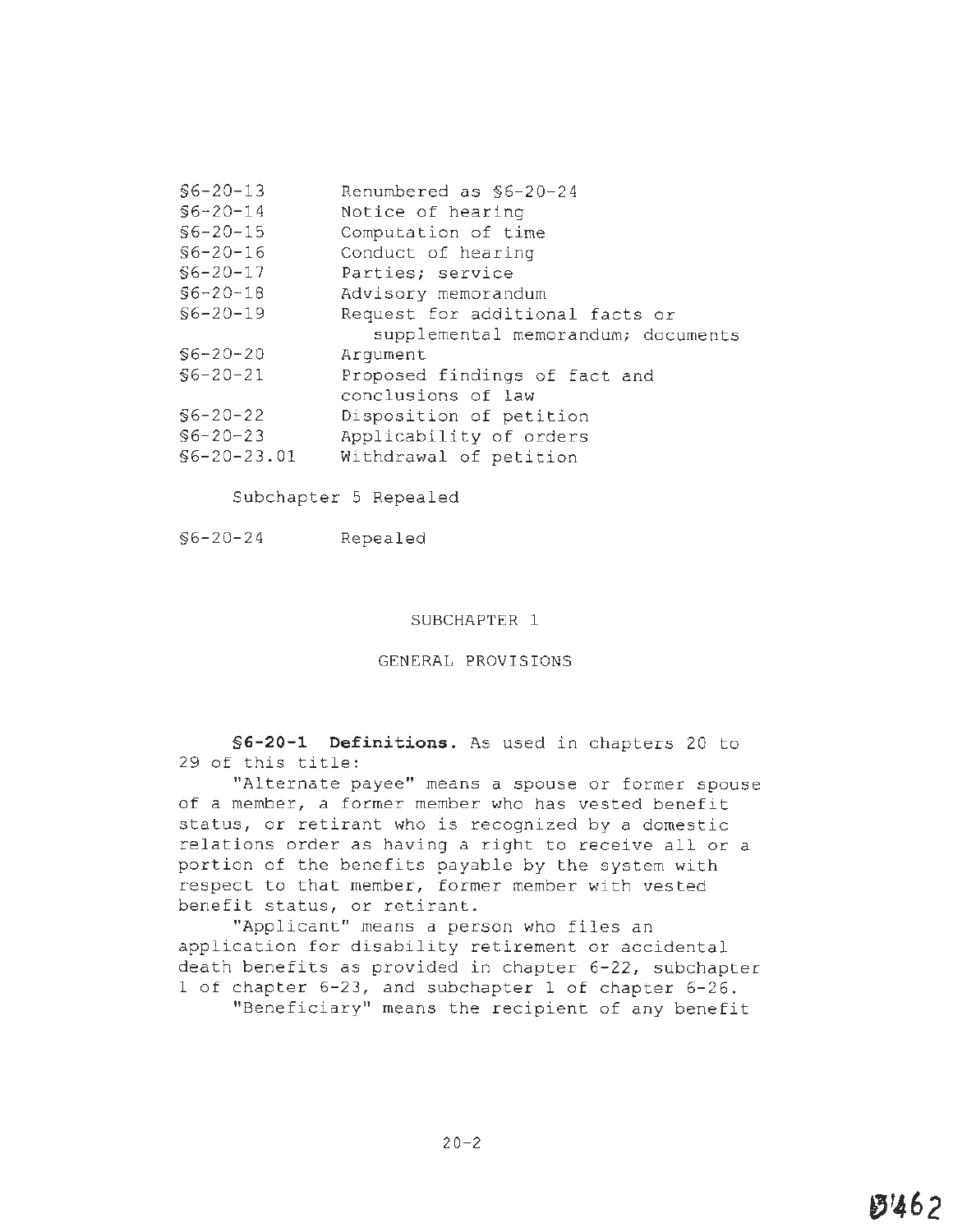from the system or, as the context may indicate, the person or persons designated by a member, former member, or retirant, or as provided by law to receive the benefits payable in the event of the member's, former member's, or retirant's death.

"Board" or "board of trustees" means the board of trustees of the system.

"Contested case" means a contested case proceeding as defined in section 91-1, HRS.

"Executive director" means the executive director of the system or, in the executive director's absence, the deputy executive director of the system or other officer appointed by the board of trustees to act as the executive director of the system.

"Hearing officer" means a licensed attorney, duly appointed by the board of trustees or the system to administer proceedings under this chapter and chapter 6-23.

"Member" means any person included in the membership of the system.

"Party" means any person or agency who participates in a declaratory ruling under subchapter 4 or in a contested case proceeding under chapter 6-23 as a petitioner, respondent, or intervenor.

"Petition" means a request filed pursuant to section 6-20-8 for a declaratory ruling under subchapter 4, or a petition for a contested case hearing under chapter 6-23.

"Petitioner" means a member or other authorized person who files a petition for declaratory ruling under subchapter 4 or a petition for contested case hearing under chapter 6-23.

"Presiding officer" means the chairperson or other designated member of the board of trustees, or a hearing officer appointed by the board of trustees or the system, who presides over matters set forth in subchapter 4 or chapter 6-23.

"Retirant" means a member who has retired and becomes a beneficiary of the system.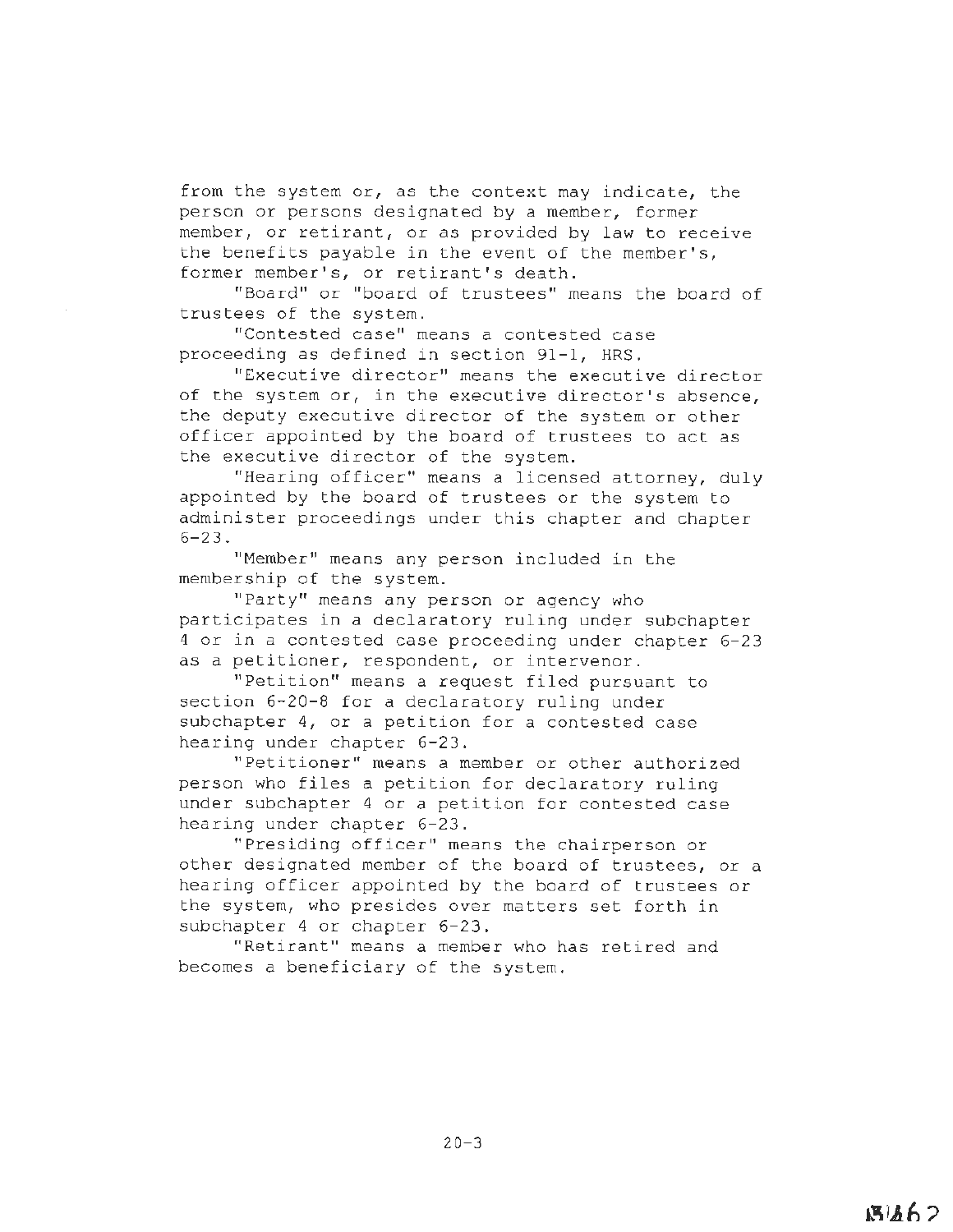"System" means the employees' retirement system of the State of Hawaii. [Eff 11/9/81; am and comp 11/26/93; am and comp 11/26/2009; am and comp **APR 1·1** *?On* l (Auth: HRS §§88-28, 91-2, 88-93.5) {Imp: HRS §§88-21, 88-29, 91-2, 88-93.5)

### SUBCHAPTER 2

### PUBLIC RECORDS AND INFORMATION

**§6-20-2 Public inspection.** All public records shall be available for inspection at the office of the system, 201 Merchant Street, Suite 1400, Honolulu, Hawaii 96813, during regular business hours. [Eff 11/9/81; am 6/11/92; comp 11/26/93; comp 11/26/2009; comp **APP 1·1 2022** <sup>1</sup> (Auth: HRS §§88-28, 91-2) (Imp: HRS §§88~0'3, ~1-2, 92F-11, 92F-12)

**§G-20-3 Information.** Information on matters within the jurisdiction of the system, except confidential information, may be obtained by inquiring in person during regular business hours at, or by submitting a written request to, the office of the system. [Eff 11/9/81; comp 11/26/93; comp 11/26/2009; comp **APR 1·1 2022** l (Auth: HRS§§ 88-28, 91-2 ) (Imp: HRS §§91-2, 92F-11, 92F-12, 92F-13, 92F-14, 92F-21, 92F-22, 92F-23 )

**§6-20-4 Disclosure of information.** Information about a member, a beneficiary, or a retirant contained in the records of the system may be disclosed only to the member, beneficiary, or retirant or to a person authorized in writing by the member, beneficiary, or retirant, or to the duly appointed executor, legal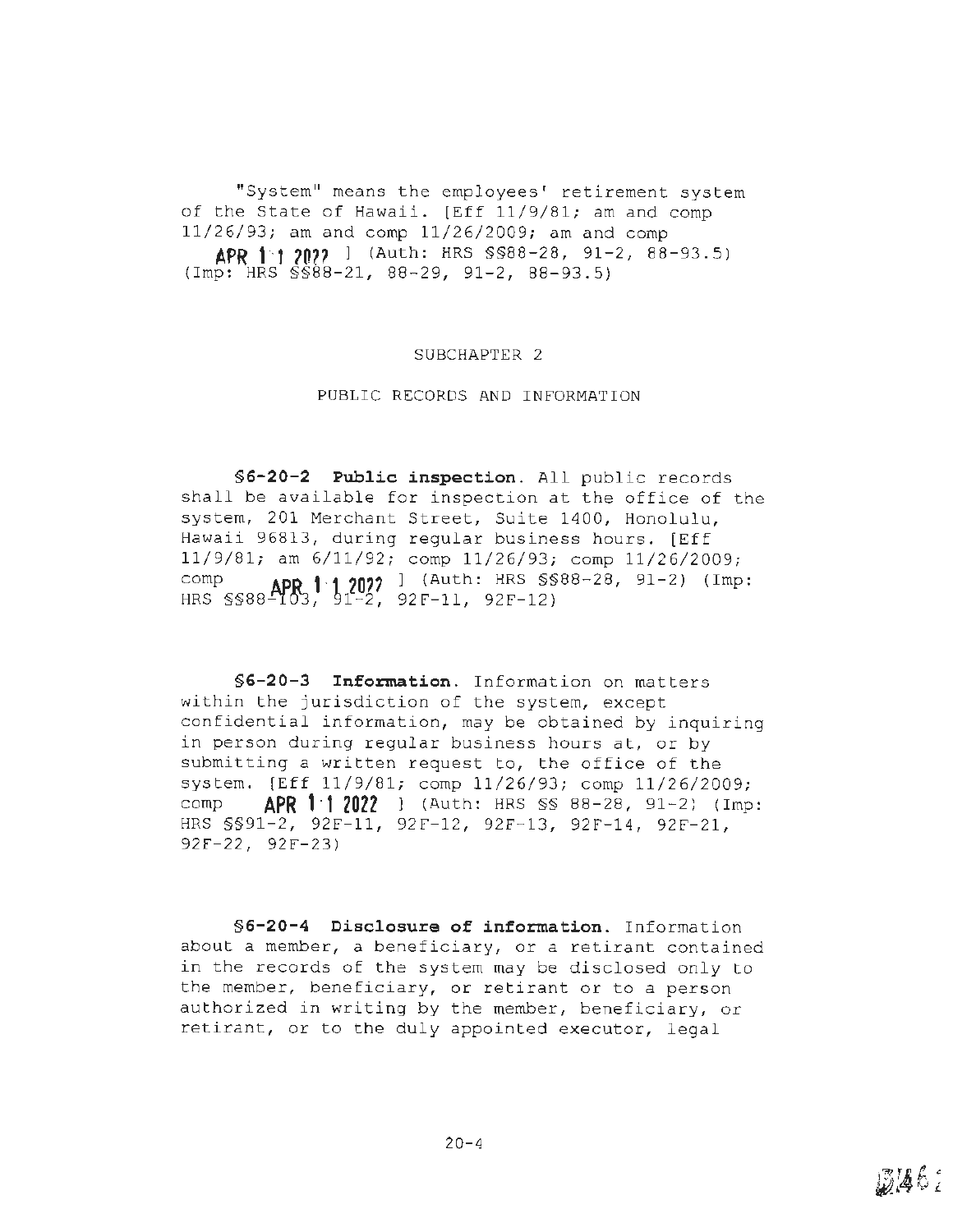representative, or administrator of the estate of the member, beneficiary, or retirant, or to an agency complying with the requirements of section 92F-19, HRS.

Opon receipt of a request for information regarding domestic relations orders under section 88- 93.5, HRS, and a certified copy of a complaint or decree for divorce, the system shall provide the alternate payee with information regarding benefits that are relevant to the alternate payee's interest in the member's, former member's with vested benefit status, or retirant's benefits. Information about a deceased member, beneficiary, or retirant may be disclosed to any person under chapter 92F, HRS, without written authorization from the deceased member's, beneficiary's, or retirant's representatives, to the extent authorized by law. [Eff 11/9/81; am 6/11/92; comp 11/26/93; am and comp 11/26/2009; am and comp **APR 11/2022** ] (Auth: HRS §§88-28, 91-2, 92F-11, 88-93.5) (Imp: HRS §§88-103.5, 92F-11, 92f-12, 92F-13, 92F-14, 92F-19, 92F-21, 92F-23, 88-93.5)

**§[6-20-4.01](https://6-20-4.01) Cost of copies for government records and rules.** (a) Government records. The system may charge a minimum of fifty cents per page, or an amount to be approved by the board, for each copy of a document that it reproduces under section 92-21, HRS, pursuant to a public records request under chapter 92F, HRS, and shall include but not be limited to the labor, material, electricity, equipment, certification and other related costs of reproduction.

(b) Administrative rules. Compilations and supplements of rules adopted by the board shall be made available free of charge upon request by state officers in the case of a state agency and by county officers in the case of a county agency. Compilations and supplements may also be made available, free of charge, to organizations representing public employees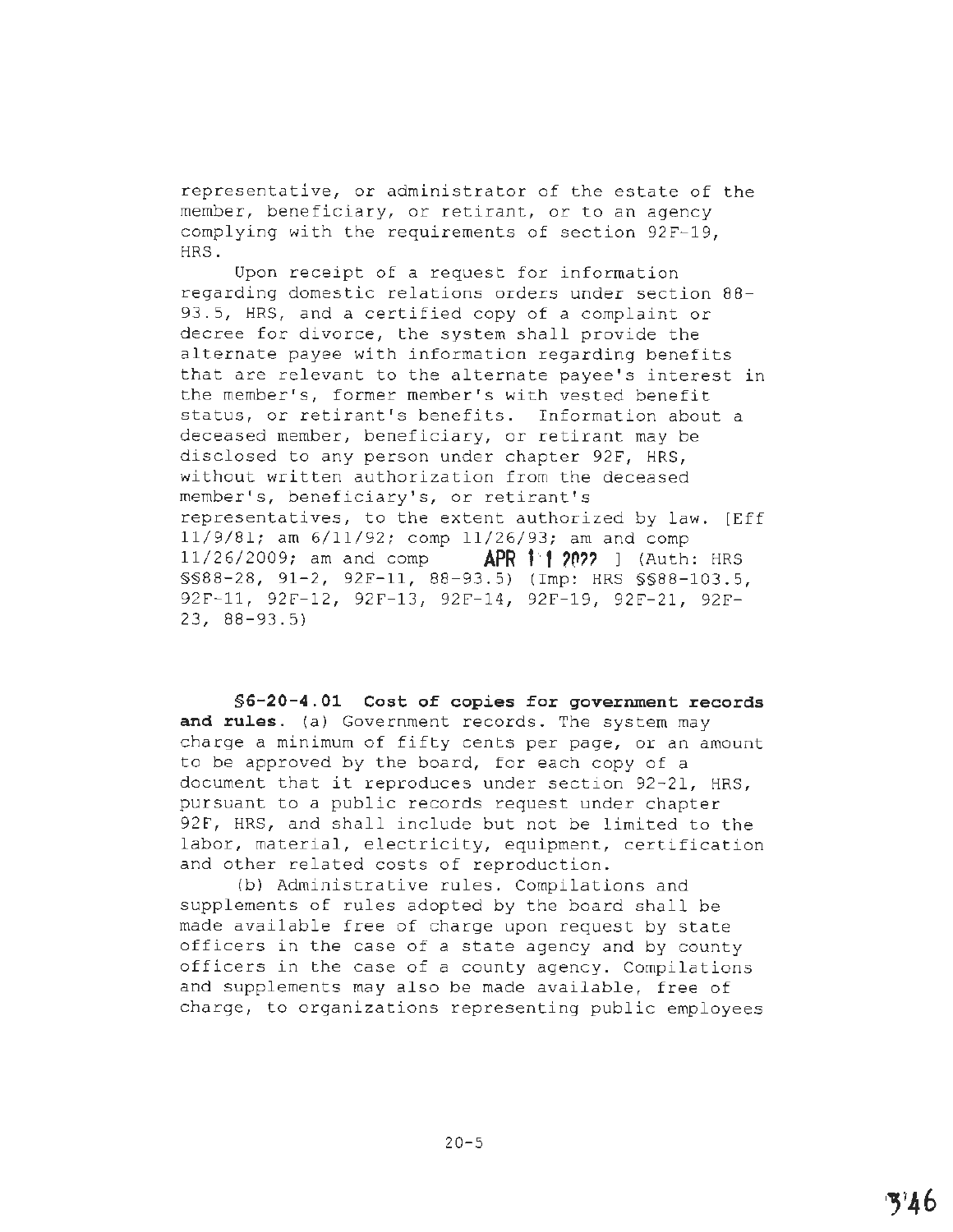and to agencies of the federal government or of other states.

As to all other persons, the price for a copy shall be one dollar for each chapter compilation or chapter supplement. [Eff and comp 11/26/2009; am and comp **APR 1·· 1 2022** ] (Auth: HRS §§ 88-28, 91-2) (Imp: HRS  $\S$ § 91-2.5, 91-5, 92- 21)

### SUBCHAPTER 3

ADOPTION, AMENDMENT, OR REPEAL OF RULES

**§6-20-5 Petition.** Any interested person may petition the board for the adoption, amendment, or repeal of any rule of the system. The petition shall be submitted in duplicate and delivered to the office of the system. [Eff 11/9/81; comp 11/26/93; comp 11/26/2009; comp **APR 1·1** *?07?* ] (Auth: HRS §§88-28, 91-2, 91-6) (Imp: HRS §91-6)

**§6-20-6 Form and content of petition.** The petition need not be in any special form but it shall contain:

- (1) The petitioner's name, address, including zip code, and telephone number;
- (2) A statement of the nature of the petitioner's interest;
- (3) An explicit statement of the reasons in support of the proposed rule, amendment, or repeal;
- (4) A draft or the substance of the proposed rule or amendment or repeal and a designation of any existing rules affected by the petition; and
- (5) The signature of the petitioner.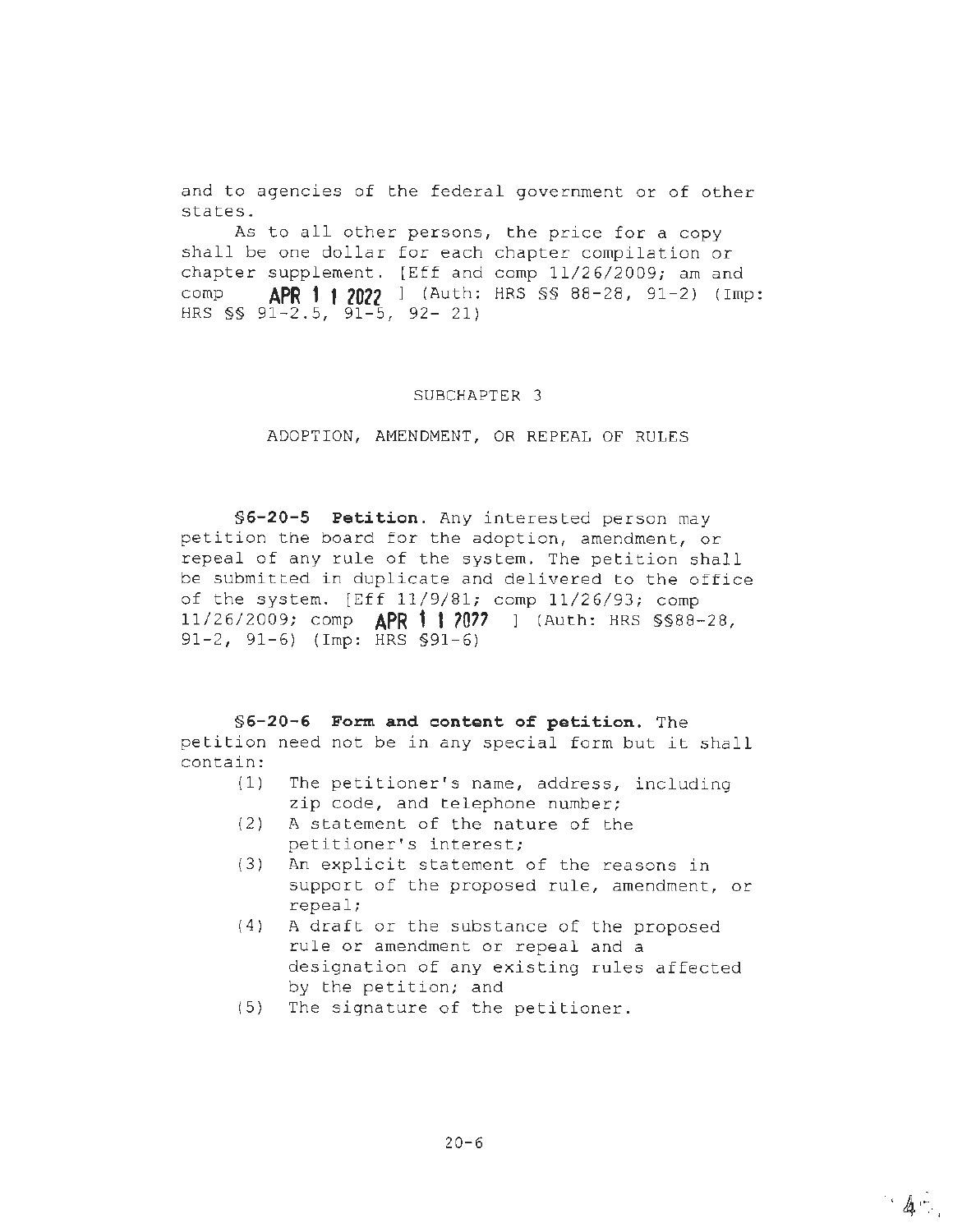Any petition which does not conform to the foregoing requirements may be rejected by the board. The rejection shall be in writing and shall state the reasons therefor. [Eff 11/9/81; am and comp 11/26/93; comp 11/26/2009; comp **APR 1·1 ?O??** ] (Auth: HRS §§88-28, 91-2, 91-6) (Imp: HRS §91-6)

**§6-20-7 Consideration of petition.** Within sixty days after the receipt of the petition, the board shall either deny the petition, stating in writing, its reasons for the denial, or initiate proceedings for the adoption, amendment, or repeal of the rule. [Eff 11/9/81; comp 11/26/93; comp 11/26/2009; am and **compAPR 1· 1 2022]** (Auth: HRS §§88-28, 91-2, 91-6) (Imp: HRS \$91-6)

### SUBCHAPTER 4

### DECLARATORY RULING

**§6-20-8 Petition for declaratory ruling; scope.**  (a) Any person or agency may petition the board for a declaratory ruling as to the applicability of any statutory provision administered by the system or of any rule or order adopted by the system.

(b) The scope of this subchapter is limited to petitions requesting the board's interpretation of a statute, rule, or administrative order administered by the board, regarding circumstances that have not yet been decided by the system or the board. A petition for declaratory ruling is a way to seek an advance determination from the board. A petition under this subchapter may not request the board to review a concrete decision already made by the system or the board. For example, a petition alleging that the system has improperly granted or denied the petitioner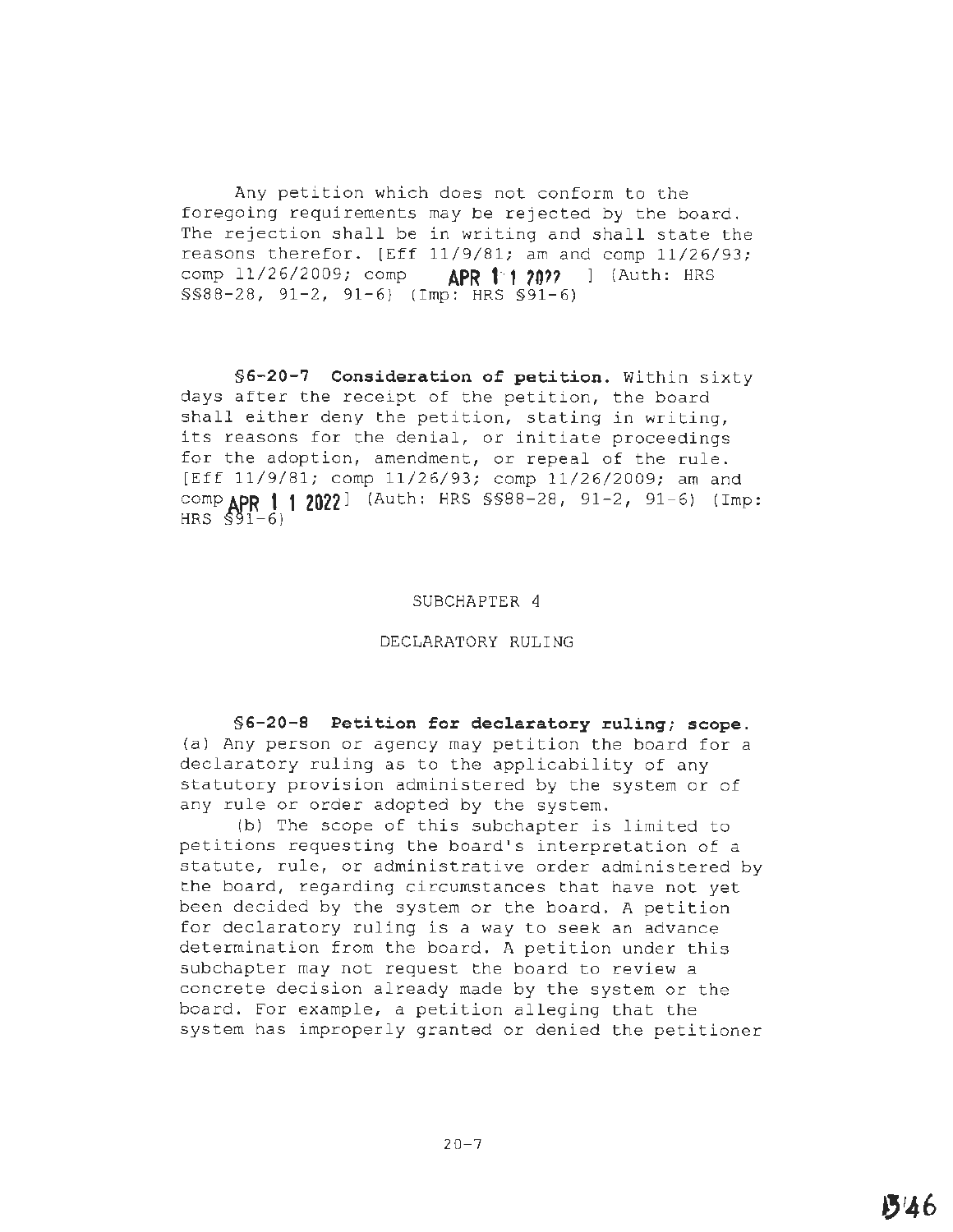or other person a benefit, service credit, or other entitlement under chapter 88, HRS, must be filed as a petition for contested case hearing under subchapter 2 of chapter 6-23, and not as a petition for declaratory ruling. [Eff 11/9/81; am and comp 11/26/93; am and comp 11/26/2009; comp **APR 1<sup>1</sup>12822** ] (Auth: HRS \$\$88-28, 91-2, 91-8) (Imp: HRS§ 91-8)

**§6-20-9 Form and content of petition.** (a) The petition shall be submitted in duplicate. It need not be in any special form but it shall contain:

- (1) The petitioner's name, address, including zip code, and telephone number;
- (2) A statement of the nature of the petitioner's interest, including reasons for the submission of the petition;
- (3) A designation of the specific statutory provision, rule, or order in question;
- (4) A complete statement of the relevant facts;
- (5) A statement of the issues raised;
- (6) A statement of the petitioner's proposed interpretation of the statute, rule, or order or the petitioner's position or contention with respect thereto;
- (7) A memorandum containing the reasons, including any legal authorities, in support of the interpretation and relief sought;
- (8) The names of any other potential parties; and
- $(9)$  The petitioner's signature.

(b) Any petition which does not conform to the foregoing requirements may be rejected by the board. The rejection shall be in writing and shall state the reasons therefor. [Eff 11/9/81; am and comp 11/26/93; comp 11/26/2009; am and comp **APR 1<sup>.</sup>1 2022** 1 (Auth: HRS §§88-28, 91-2, 91-8) (Imp: HRS §91-8)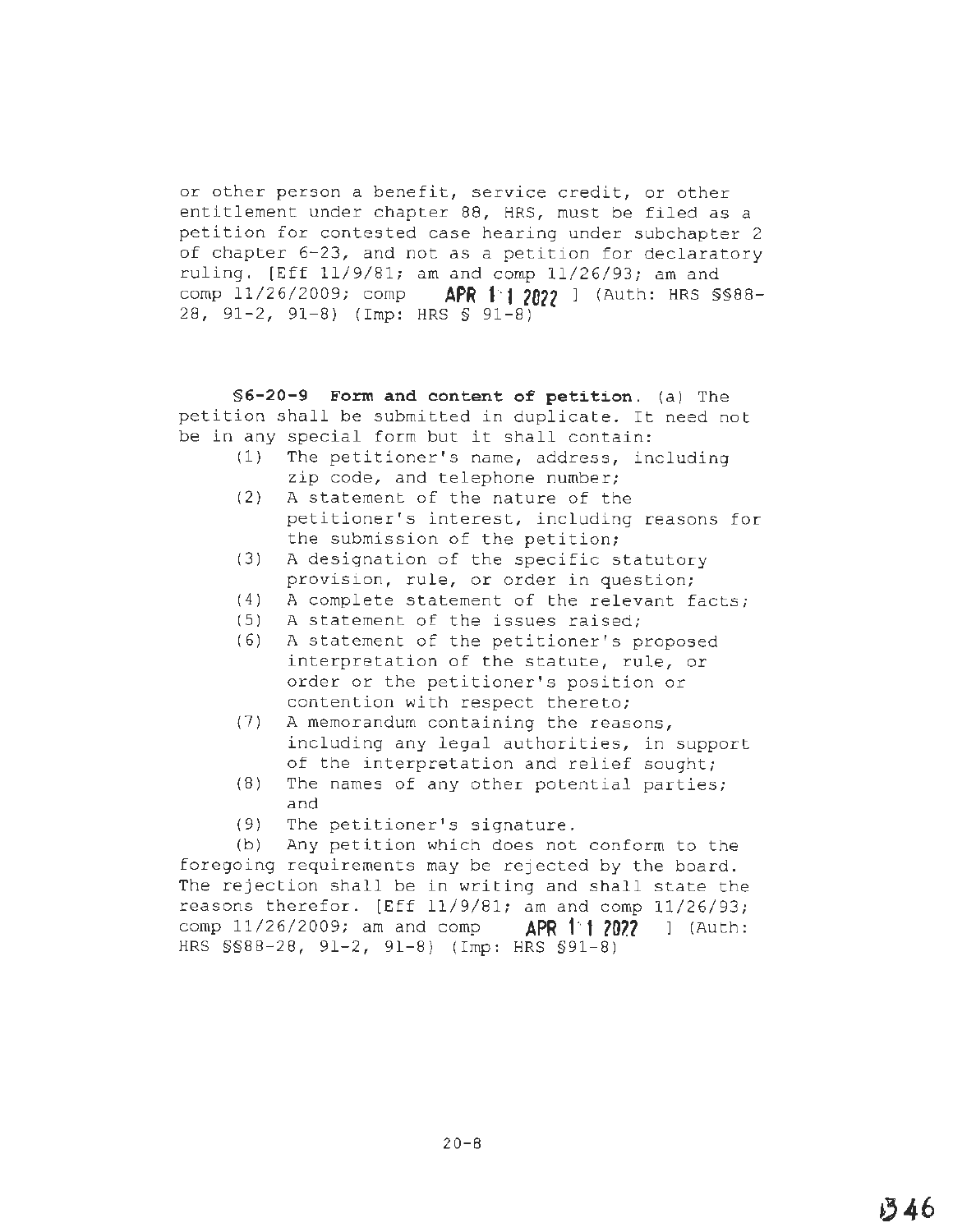**§G-20-10 Consideration of petition.** (a) The board, within a reasonable time after the receipt of a petition for declaratory ruling, shall do one of the following:

- (1) Deny the petition, without a hearing, where:
	- (A) The question is speculative or purely hypothetical and does not involve an existing situation or one which may reasonably be expected to occur in the near future;
	- (B) The petitioner's interest is not of the type which confers sufficient standing to maintain an action in a court of law;
	- (C) The issuance of the declaratory ruling may adversely affect the interest of the State, the system, or any of the officers or employees in any litigation which is pending or may be reasonably be expected to arise;
	- (D) The petition requests a ruling on a statutory provision not administered by the board or the matter is not otherwise within the jurisdiction of the board;
	- (E) The petition is frivolous;
	- (F) The petition is beyond the scope of this subchapter as provided in section 6-20-S(b), or there exists a genuine issue of material fact, the resolution of which is necessary before any declaratory ruling may issue. In either case, the board may dismiss the action or request that the petitioner re-file the action as a petition for contested case hearing under subchapter 2 of chapter 6-23; or
	- (G) There is other good cause for denial of the petition;
- (2) Grant the petition, without a hearing, at the board's discretion; or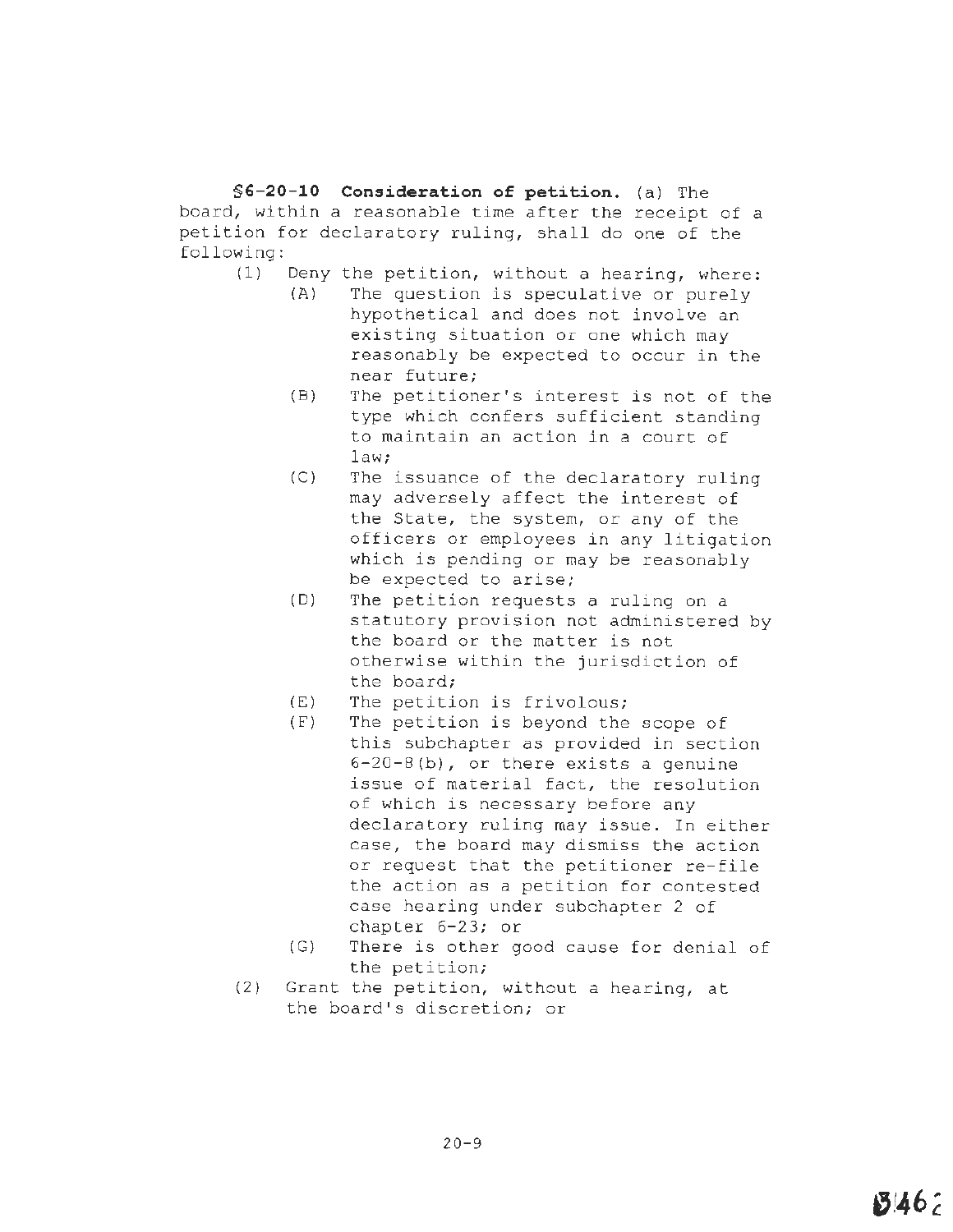(3) Set the petition for a hearing before the board or a designated hearing officer.

(b) If the board denies or grants a petition without a hearing, the board shall notify the petitioner in writing of the denial or grant by the board, and shall state the reasons therefor.

(c} If the board assigns the petition to a hearing officer, the board shall use the decisionmaking procedures set forth in sections 6-23-48, 6-23- 49, 6-23-50, 6-23-51, 6-23-52, and 6-23-53. The hearing officer shall have the same powers as a presiding officer under this subchapter. [Eff 11/9/81; am and comp 11/26/93; am and comp 11/26/2009; am and comp **APR 1 1 7022** 1 (Auth: HRS §§88-28, 91-2, 91-8, 92-16) ( $\overrightarrow{Imp}: \overrightarrow{HRS} \$  91-8, 92-16)

**§6-20-11** REPEALED. [R 11/26/93]

**§6-20-12** Renumbered as §6-20-23.

**§6-20-13** Renumbered as §6-20-24.

**§ 6-20-14 Notice of hearing.** (a) If the board, at its discretion, sets the petition for hearing, all parties shall be given written notice of the hearing, including :

- (1) The date, time, place, and nature of the hearing;
- (2) The section of the pertinent statutes or rules involved; and
- (3) A concise statement of the issues and basic facts giving rise to the petition. A copy of the petition attached to the notice of the hearing shall satisfy this requirement.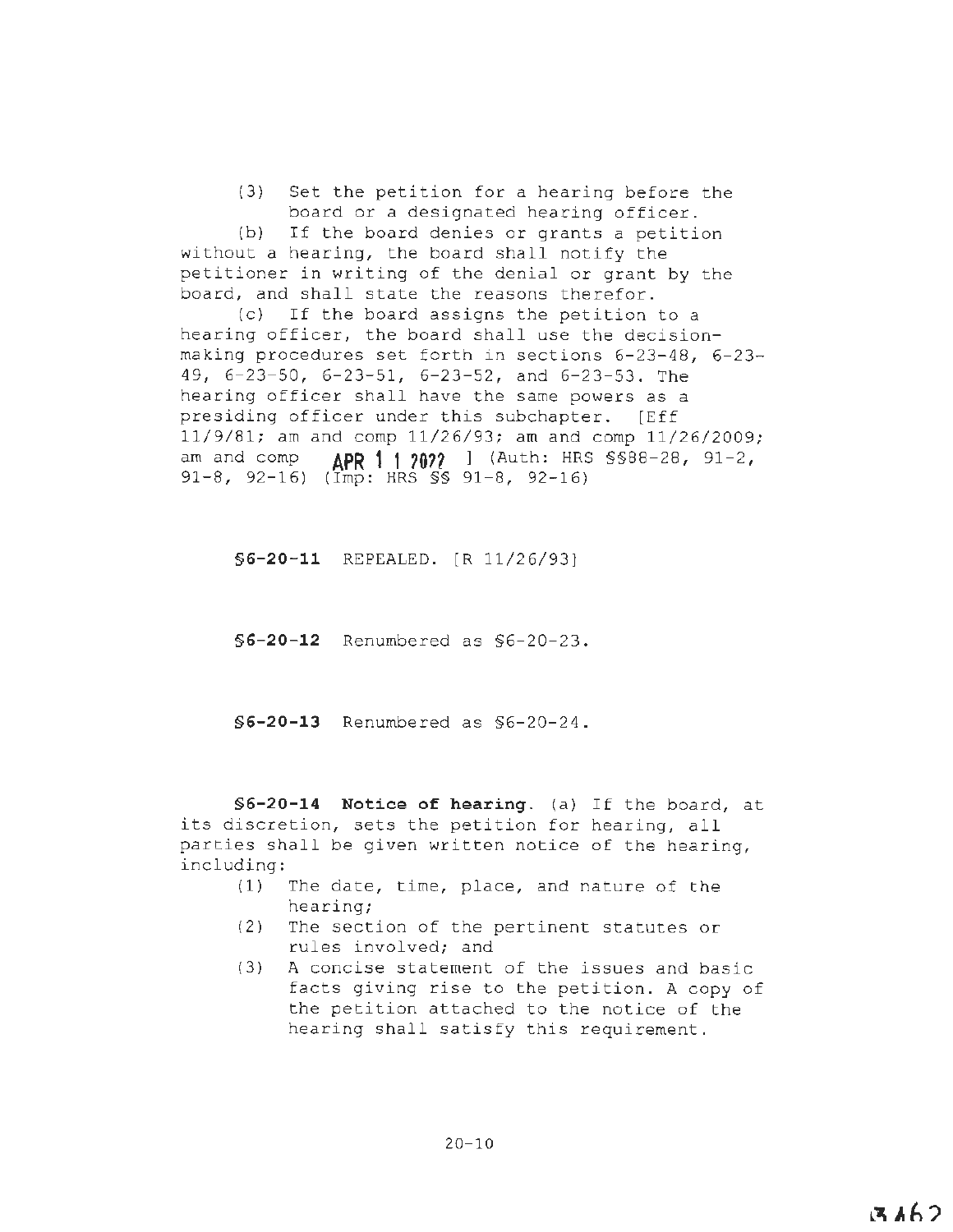(b) The notice of hearing shall conform to the requirements of section 91-9, HRS, and shall be personally delivered or mailed by registered or certified mail with return receipt requested at least fifteen days before the hearing.

(c) The notice shall also inform each party of the right to retain and be represented by legal counsel, if desired. The board or hearing officer designated by the board may, at any time, require any person purporting to represent a party in the declaratory ruling proceeding to show the person's authority or qualification to act in that capacity. [Eff and comp 11/26/93; am and comp 11/26/2009; am and comp **APR 1·1 707?** ) (Auth: HRS §§88-28, 91-2, 91-8)  $(\text{Imp}: \overrightarrow{HRS} \ \text{SS91-8}, \ \text{91-9}, \ \text{91-9.5})$ 

**§6-20-15 Computation of time.** In computing any period of time prescribed or allowed by this subchapter, the provisions of section 6-23-9 shall apply. [Eff and comp 11/26/93; comp 11/26/2009; comp **APR 1-, 7n??** l (Auth: HRS §§ 88-28, 91-2, 91-8) (Imp: HRS §91-8)

**§6-20-16 Conduct of hearing.** (a) In the event that the board, at its discretion, sets the petition for hearing, the chairperson or other member of the board designated by the chairperson, or a hearing officer designated by the board, shall preside at all hearings governed by this subchapter.

(b) The presiding officer shall have the following powers and duties:

- (1) To continue or postpone, at the request of a party, any hearing;
- {2) To regulate the course and conduct of the hearing;
- (3) To administer oaths and affirmations;
- (4) To examine witnesses;
- (5) To issue subpoenas;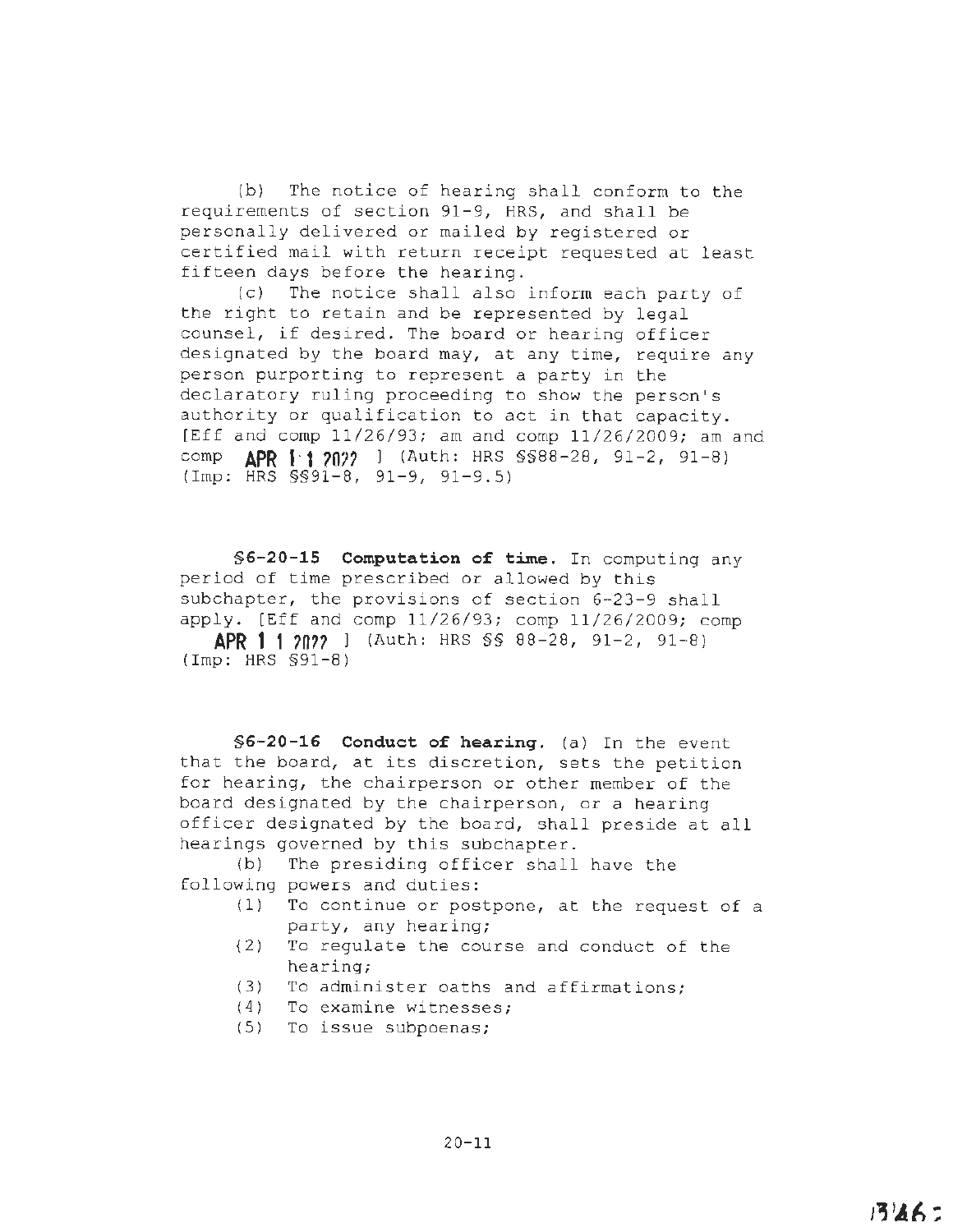- (6) To rule on offers of proof and to accept evidence;
- (7) To hold conferences, before or during the hearing, for the simplification of issues; and
- (8) To rule on motions and dispose of procedural requests and similar matters.

(c) The presiding officer shall convene the hearing and summarize what is stated and requested in the petition. Except as otherwise provided by law, the party initiating the proceeding shall have the burden of proof, including the burden of producing evidence and the burden of persuasion. The degree or quantum of proof shall be a preponderance of the evidence. The party having the burden of proof shall proceed first in the presentation of opening statements, witnesses, and arguments, followed by the executive director and any other person duly admitted by the board to the proceedings. [Eff and comp 11/26/93; am and comp 11/26/2009; am and comp **APR 1 1 70??** l {Auth: HRS §§88-28, 91-2, 91-8) {Imp: HRS §§91-8, 91-10, 92-16)

**§6-20-17 Parties; service.** (a) Unless a petition has been denied or granted in accordance with section 6-20-10, the executive director of the system shall be considered <sup>a</sup>party to the proceedings and shall be served accordingly. Within fifteen days after the petition is filed, other persons having a direct and substantial interest in the petition may request, in writing, that the board recognize them as parties to the proceedings. The board may, at its discretion, grant or deny their request.

(b) All parties recognized by the board, including the executive director, shall be served with the petition, correspondence, and other documents filed with the board. [Eff and comp 11/26/93; am and comp 11/26/2009; am and comp  $\triangle PR$  <sup>1</sup> 1 *2 A 2 3* 1 (Auth: HRS §§88-28, 91-2, 91-8) (Imp: HRS §91-8)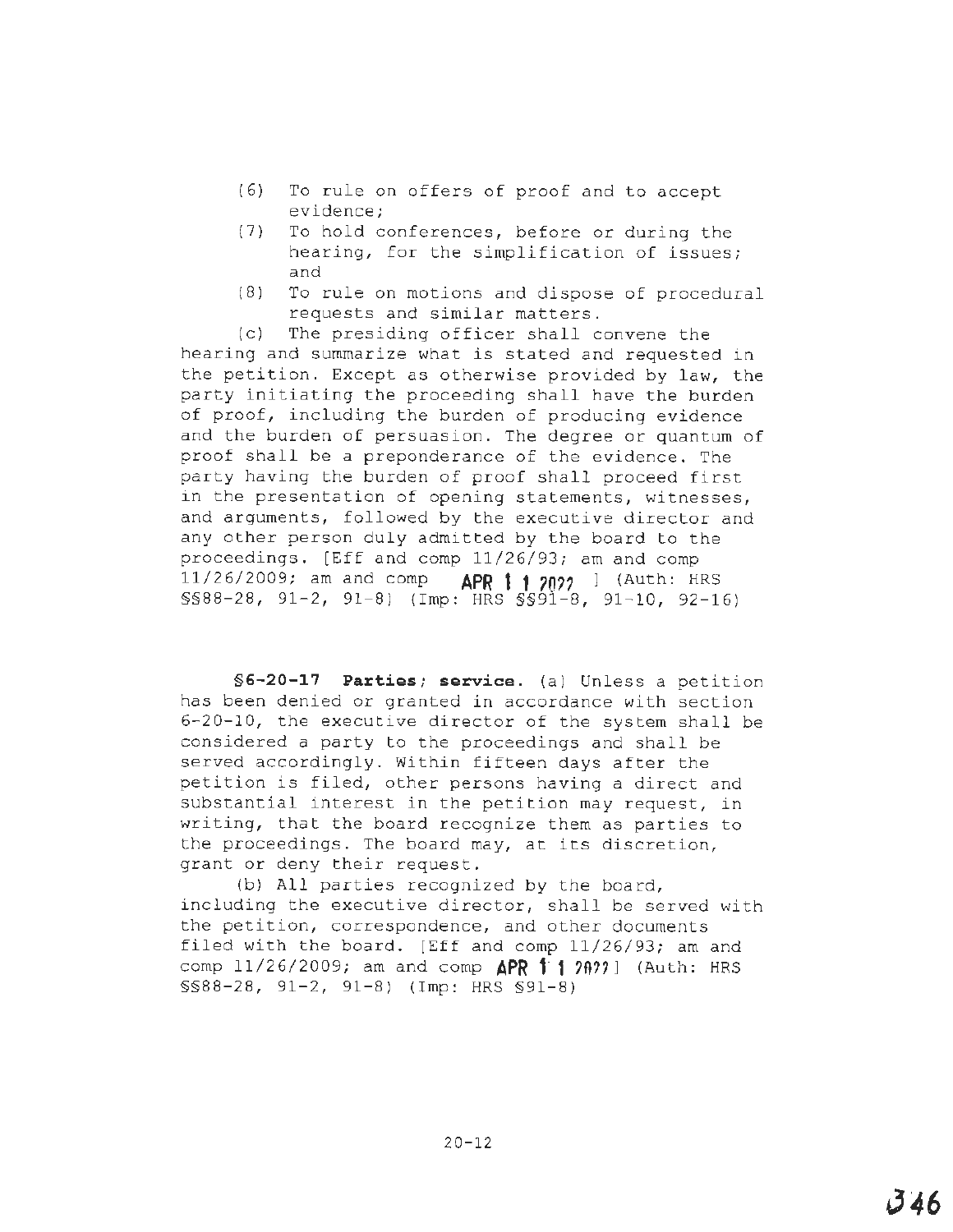**§6-20-18 Advisory memorandum.** The executive director, within thirty days after receiving the notice of hearing, shall file a memorandum advising the board or hearing officer of **the** executive director's position and responding to the points raised in the petition. The executive director shall recommend whether the board should grant or deny the petition, and state the legal and factual reasons for the recommendation. Other parties recognized by the board, within thirty days after receipt of the notice of hearing, may also file and serve upon the board or hearing officer and all parties a memorandum responding to the petition, advising the board of the parties' position and stating concisely and fully the parties' legal position or contentions and reasons, including legal authorities. [Eff and comp 11/26/93; am and comp 11/26/2009; am and comp **APR 1 1 2022 1** (Auth: HRS §§88-28, 91-2, 91-8) (Imp: HRS §91-8)

**§6-20-19 Request for additional facts or supplemental memorandum; documents.** (a) The board or hearing officer at any time before they file their decisions may request the petitioner or any party, including the executive director, to submit a statement of additional facts or a legal memorandum, the purpose of which is to clarify a specific factual or legal issue, position, or contention, provided the request shall aid in effectuating the ends of justice, or in achieving its purposes, and shall not unduly delay the proceedings or hinder, harass, or unreasonably prejudice any party.

(b) If any document filed in a proceeding governed by this subchapter is not in substantial conformity with the applicable rules of the board, or is otherwise insufficient, the board or hearing officer may, on its own motion or on motion of a party, strike that document or require its amendment. All documents filed with or presented to the board or hearing officer may be retained in the files of the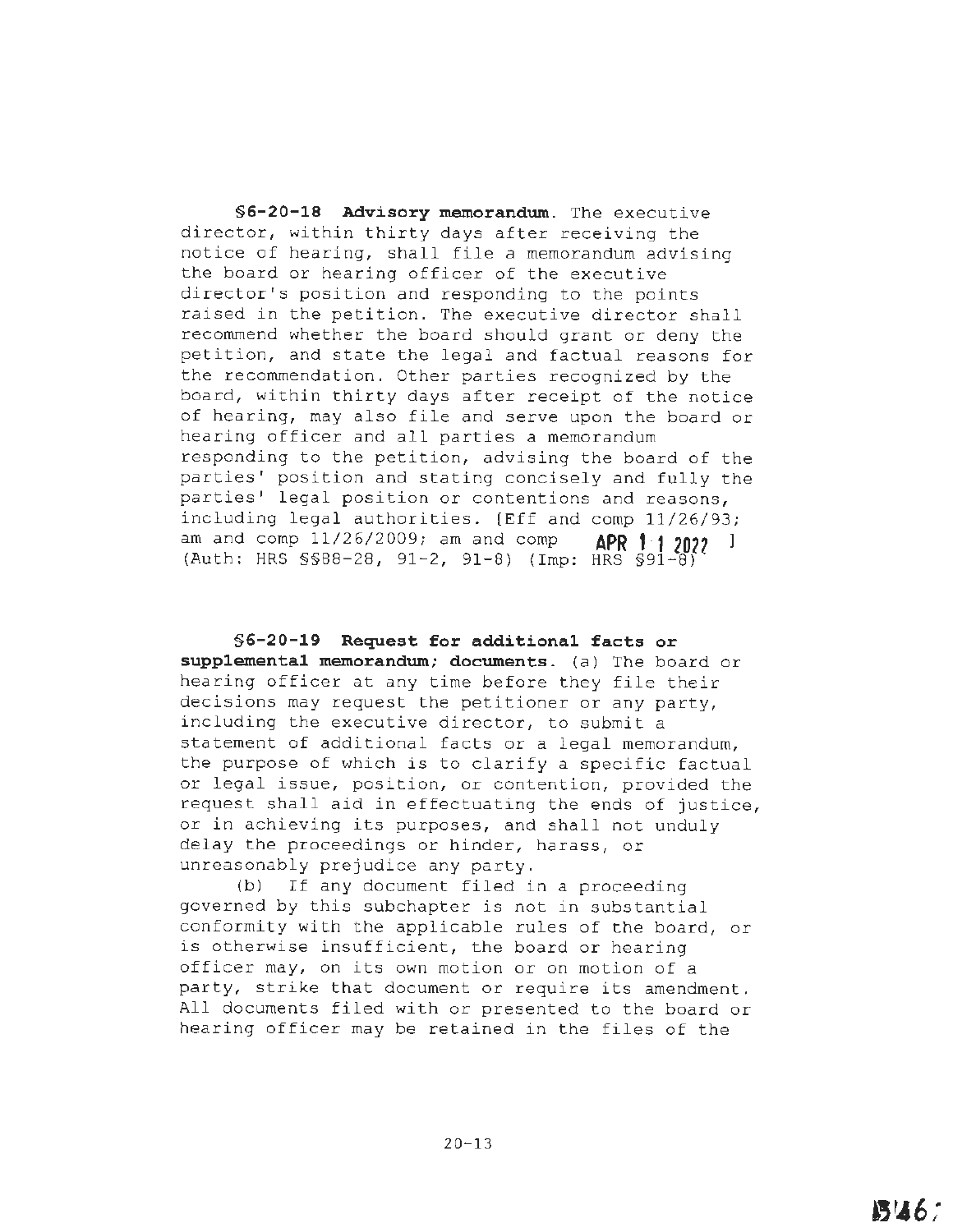system. [Eff and comp 11/26/93; am and comp 11/26/2009; am and comp **APR t· 1** *?nn* ] (Auth: HRS §§88-28, 91-2, 91-8) (Imp: HRS §§91-8, 92-16)

**§6-20-20 Argument.** In the event that the board or hearing officer, at their discretion, sets the matter for hearing, oral arguments shall be heard before the board or hearing officer. All parties shall be afforded a full opportunity to present arguments on all issues involved. The argument shall be at the time and place set forth in the notice of hearing, but that time and place may be continued from day to day and adjourned to a later day or to a different place without notice, other than the announcement thereof at the hearing. (Eff and comp 11/26/93; am and comp 11/26/2009; am and comp **APR 1·· 1 2022** ) (Auth; HRS §§88-28, 91-2, 91-8) (Imp: HRS §§91-8, 92-16)

§6-20-21 Proposed findings of fact and **conclusions of law.** (a) No party shall file written proposed findings of fact and conclusions of law, except when ordered in the discretion of the board or hearing officer.

(b) Where ordered, written proposed findings of fact and conclusions of law shall be filed within fifteen days after the close of the hearing, and shall contain specific references to the record and the legal authorities relied upon. (Eff and comp 11/26/93; comp 11/26/2009; am and comp **APR 1 1 ?0??** ] (Auth: HRS §§88-28, 91-2, 91-8) (Imp: HRS §§91-8, 91-12)

**§6-20-22 Disposition of petition.** In the event that the board sets the matter for hearing before the board, the board, within sixty days after the close of arguments or submission of all evidence and any permitted or requested memoranda, whichever is later,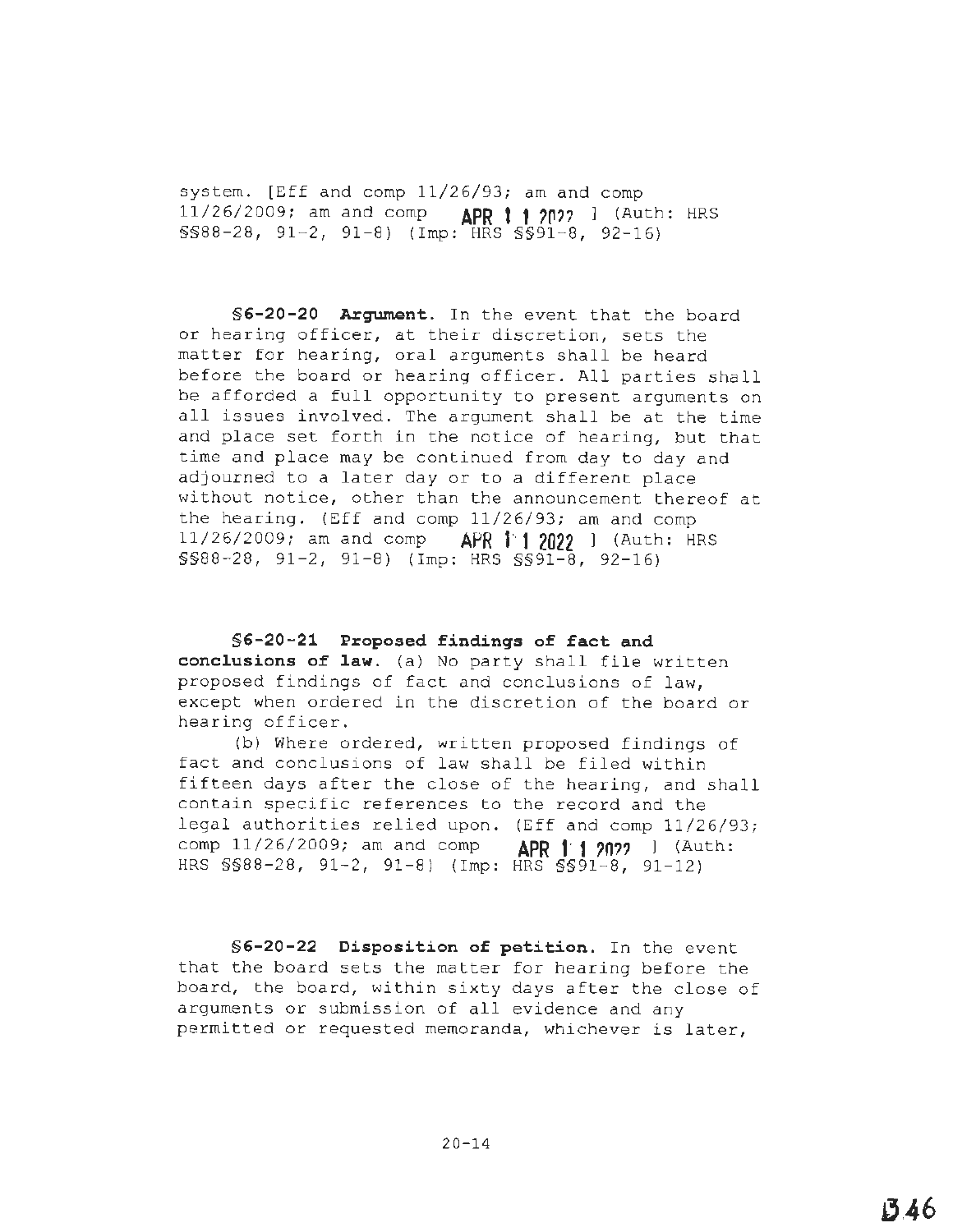shall issue its declaratory ruling, either denying or granting the petition and stating the reasons therefor. The executive director shall promptly notify the petitioner of the board's ruling and of the petitioner's rights to appeal the ruling to the circuit court. [Eff and comp 11/26/93; am and comp 11/26/2009; am and comp **APR 1·· 1 ?0?7** ] (Auth: HRS §§88-28, 91-2, 91-8) (Imp: HRS §§91-8, 91-12)

**§6-20-23 Applicability of orders.** Orders disposing of petitions shall be applicable only to the fact situation alleged in the petition or as set forth in the order. They shall not be applicable to different fact situations or where additional facts not considered in the order exist. The order shall have the same force and effect as other orders issued by the board. [Eff 11/9/81; am, ren 6-20-12, and comp 11/26/93; comp 11/26/2009; comp **APR 1·1 ?0??** ] (Auth: HRS §§88-28, 91-2, 91-8) (Imp: HRS § 91-8)

**§[6-20-23.01](https://6-20-23.01) Withdrawal of petition.** A petitioner shall file a written notice of withdrawal in order to withdraw a petition under this subchapter. If a hearing has been set, the petitioner must serve the notice, no later than five days before the date of **the**  scheduled hearing, on all parties named in the petition and the board. A petition withdrawn within five days of the hearing date shall result in the petition being dismissed with prejudice, i.e., the petition may not be refiled at any time thereafter. If a hearing has not been set, the petitioner may withdraw the petition at any time, and shall serve a notice of withdrawal on the board, the executive director, and all other applicable parties. [Eff and comp 11/26/2009; am and comp **APR 1··1 2022** l (Auth: HRS §§ 88-28, 91-2, 91-8) (Imp: HRS §91-8)

20-15